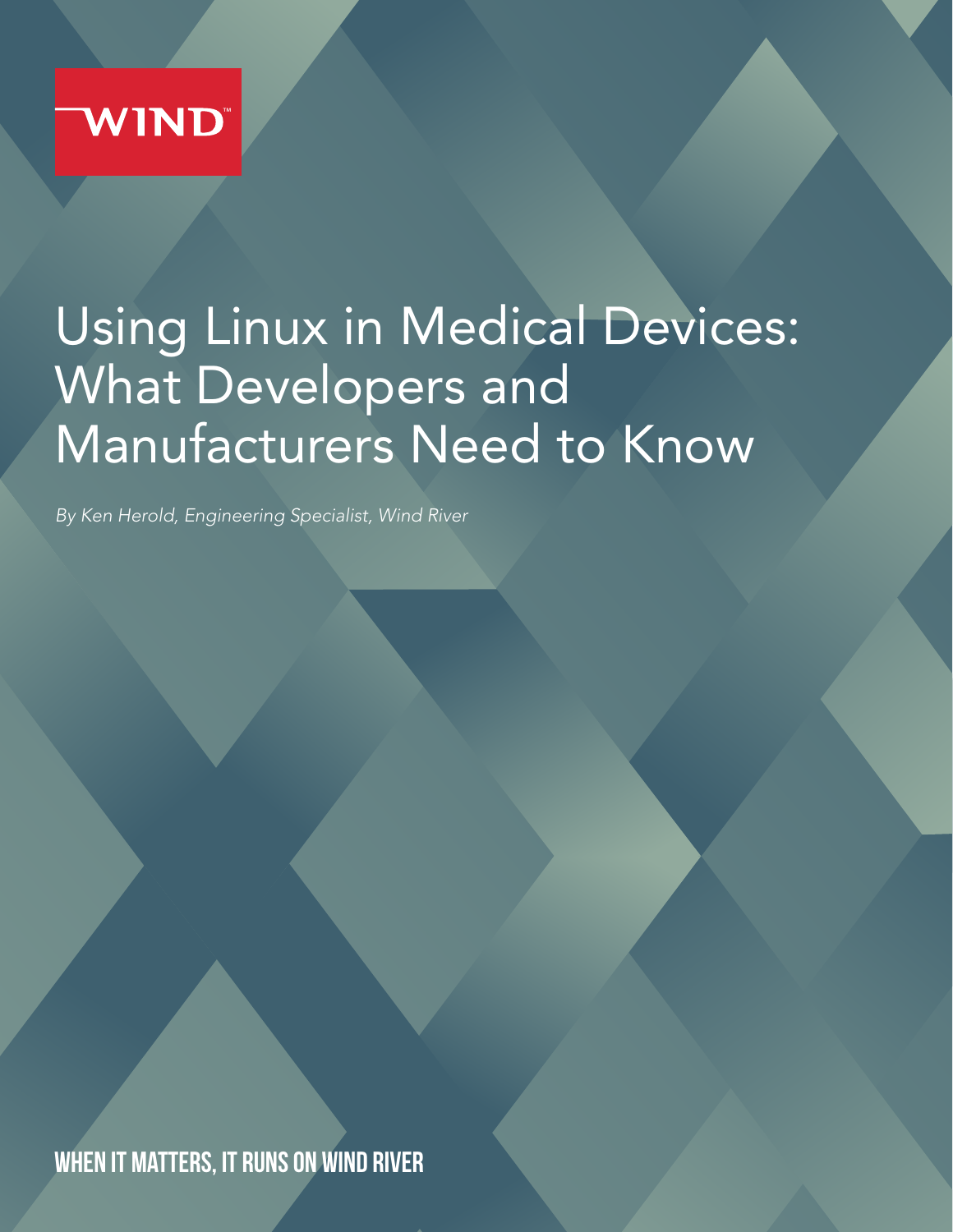## EXECUTIVE OVERVIEW

Linux is the operating system of choice for a wide range of medical devices, from vitalsign monitors to hospital bedside "infotainment" systems to complex imaging equipment. Yet not all Linux implementations are alike. Because patients' lives may be in the balance, software used in medical devices must meet stringent regulatory guidelines to ensure that it will perform as promised. Trying to cobble together solutions from pure Linux without commercial support puts the burdens of testing, validation, documentation, and compliance on the device manufacturers and their developers, an onerous, timeconsuming, and complex process that can turn "free" Linux into a very costly proposition.

There are, of course, commercial vendors of Linux who provide value-added, stabilized versions of the open source software, along with board support packages (BSPs). But service, support, and documentation levels vary widely among them. For example, some chip vendors provide software solely to drive processor sales; and with many vendors, the relationship ends with the sale.

This paper explores the issues that software developers and medical device manufacturers need to take into account in choosing Linux for medical devices. It outlines some regulatory compliance and support requirements for software in medical devices and what to look for in a commercial Linux vendor. It highlights how Wind River addresses these issues by providing a comprehensive solution, including the necessary documentation, services, and support to help build high-performance devices.

#### TABLE OF CONTENTS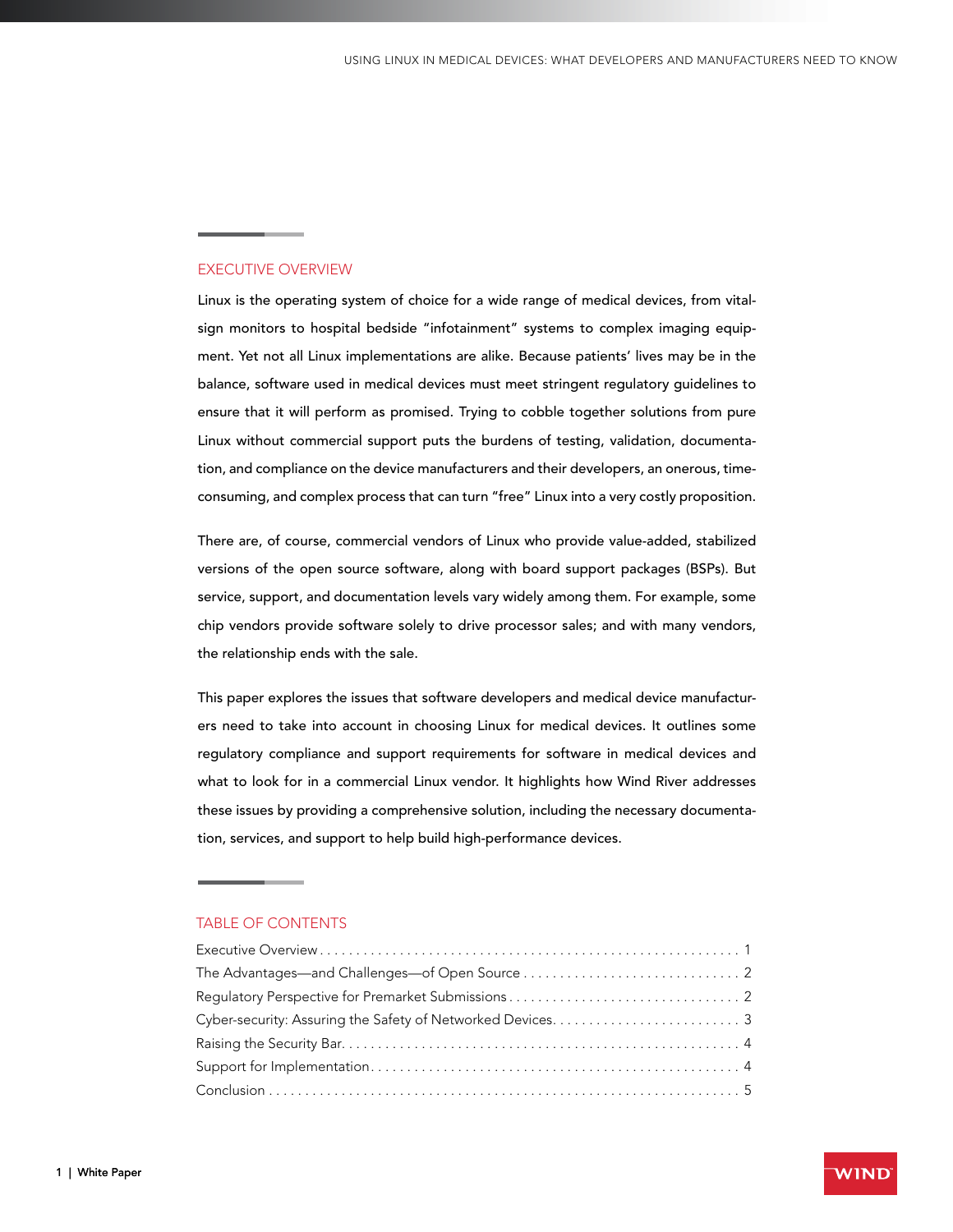# THE ADVANTAGES—AND CHALLENGES—OF OPEN SOURCE

Linux appears in a wide variety of medical devices—for a variety of good reasons. As a general purpose operating system, it has all of the advantages that open source presents. Free distributions are available and they can be modified and redistributed under the GNU General Public License (GPL). It has been widely adopted, scrutinized, and embraced by thousands of developers. As a result, it's easy to find developers who use it frequently and know it intimately. Linux also enjoys the support of all major hardware manufacturers and runs on virtually any processor. On top of that, it has a large ecosystem of board and software providers that use proven toolchains and APIs. And it is known for exceptional graphics support, including popular frameworks such as Qt and Android—important for device screens that require clarity and readability. This, along with the innovation and maturity of Linux, has made it a mainstay in medical device development.

For all its advantages, however, using Linux in a medical device also poses a number of challenges. Medical devices marketed in the United States are regulated by the Center for Device and Radiological Health (CDRH), a branch of the Food and Drug Administration (FDA). Whether or not device makers are claiming compliance to the medical device software standard IEC 62304, they must follow several FDA guidance documents. Accordingly, an operating system may be treated as software of unknown provenance (SOUP) or off-the-shelf (OTS) software. The FDA also makes it clear that the burden of ensuring safe and reliable performance does not end with product launch. When evaluating operating systems, planning for bug fixes and security updates for the entire life cycle of the product is recommended.

## REGULATORY PERSPECTIVE FOR PREMARKET SUBMISSIONS

Medical devices and their components must undergo a hazard analysis, typically performed by the device manufacturer. The purpose is not to try and predict a likelihood of failure but to analyze the effect on the patient in the event of failure. The content for documentation of OTS software depends on the results of the hazard analysis performed. There are two levels of documentation: "basic" and "special." The more stringent "special" level, in the FDA's own words, requires the device manufacturer to do the following (from "Guidance for Industry, FDA Reviewers, and Compliance on Off-the-Shelf Software Use in Medical Devices," U.S. Food and Drug Administration):

- 1. "Provide assurance to FDA that the product development methodologies used by the OTS Software developer are appropriate and sufficient for the intended use of the OTS Software within the specific medical device."
- 2. "Demonstrate that the procedures and results of the verification and validation activities performed for the OTS Software are appropriate and sufficient for the safety and effectiveness requirements of the medical device. Verification and validation activities include not only those performed by the OTS Software developer, but also include those performed by the medical device manufacturer when qualifying the OTS Software for its use in the specific medical device."
- 3. "Demonstrate the existence of appropriate mechanisms for assuring the continued maintenance and support of the OTS Software should the original OTS Software developer terminate their support."

Choosing a commercial Linux vendor that can help a device maker satisfy these requirements is essential. Wind River strives to remove the burden from engineering organizations to demonstrate to their purchasing and quality assurance departments that it is qualified to be a supplier of medical software. Based on years of experience in responding to manufacturer questionnaires, Wind River has compiled the necessary information about its product development process and controls, its support organization, and its overall qualifications. This by no means reduces the company's responsibility to assure the safety and reliability of an individual software component throughout the device life cycle, nor is it intended to mitigate the need for an audit should one be indicated by the hazard analysis. What it can do is streamline the purchasing approval process and allow engineers to focus on building their products.

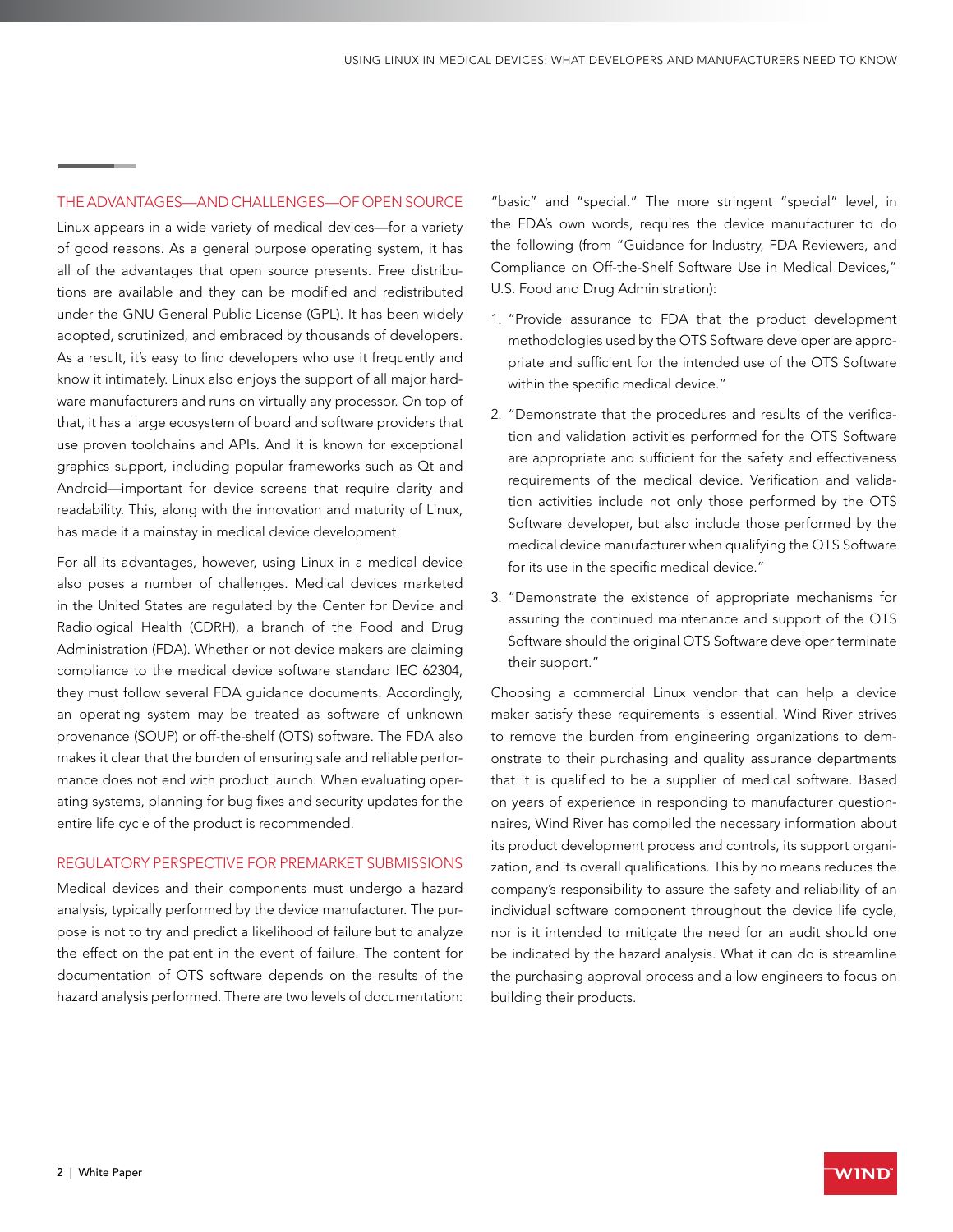# CYBER-SECURITY: ASSURING THE SAFETY OF NETWORKED DEVICES

The networking of what were once standalone medical devices is becoming increasingly common, for example, monitors in patients' rooms that feed data directly into a centralized monitor in a nurses' station. If Linux is being used in a medical device designed to be connected to a network, whether wired or wireless, the FDA's guidance on cyber-security applies. Simply stated, networks are vulnerable to hacking, and the manufacturer must have a maintenance plan in place to deal with any networking vulnerabilities.

More specifically, the FDA says, "You should maintain formal business relationships with your OTS software vendors to ensure timely receipt of information concerning quality problems and recommended corrective and preventive actions. Because of the frequency of cyber security patches, we recommend that you develop a single cyber security maintenance plan to address compliance with the QS regulation and the issues discussed in this guidance document.

"While it is customary for the medical device manufacturer to perform these software maintenance activities, there may be situations in which it is appropriate for the user facility, OTS vendor, or a third party to be involved. Your software maintenance plan should provide a mechanism for you to exercise overall responsibility while delegating specific tasks to other parties. The vast majority of health-care organizations will lack detailed design information and technical resources to assume primary maintenance responsibility for medical device software" (from "Guidance for Industry— Cyber-security for Networked Medical Devices Containing Off-the-Shelf Software," U.S. Food and Drug Administration).

If a commercial Linux vendor does not enter into formal support relationships with its customers or does not have an ongoing cyber-security plan in place, the burden falls solely on the device manufacturer to monitor the Linux community, identify vulnerabilities, and take the necessary actions—a full-time job that requires a dedicated and highly specialized team.

The Wind River Linux security response team identifies, monitors, responds to, and resolves security vulnerabilities. The security team monitors and participates in various email lists and security forums, issues patches and alerts, and releases a bimonthly security bulletin. The bulletin notifies customers of the status of Wind River Linux relative to each and every publicly announced vulnerability. In addition, the team follows the Wind River security response policy, which establishes target response times based on the priority of the vulnerability. With Wind River Linux, manufacturers get not only a steady stream of security updates but same-day closure of some of the most severe vulnerabilities.

Wind River's response to the DNS cache poisoning vulnerability of July 2008 vividly illustrates its security capabilities. The Wind River team became aware of this vulnerability, affecting virtually all Linux implementations, before it became public knowledge, allowing for same-day closure, keeping customers ahead of potential hackers.

In 2010, a typical year, the team analyzed some 4,000 issues against all releases of Wind River Linux. These reviews identified more than 250 vulnerabilities affecting Wind River Linux and resulted in the creation, testing, and distribution of patches to address them. In addition to such efforts, the security response team proactively executes various security scanning and attack simulator tools against Wind River Linux and issues patches and updates as appropriate. All patches are rolled into future service packs and major releases of Wind River Linux, ensuring that every subsequent release contains no known security vulnerabilities.

If security functionality is not a core competency of the device manufacturer, it is critical to have an operating system vendor who will assist with the configuration of the security components of the network stack. In the face of growing malware attacks such as the Stuxnet worm, medical device manufacturers and their software partners need to be especially vigilant. Using a kernel configurator to remove the USB components from the final kernel is one way to help protect against a USB borne infection, but at the cost of some functionality.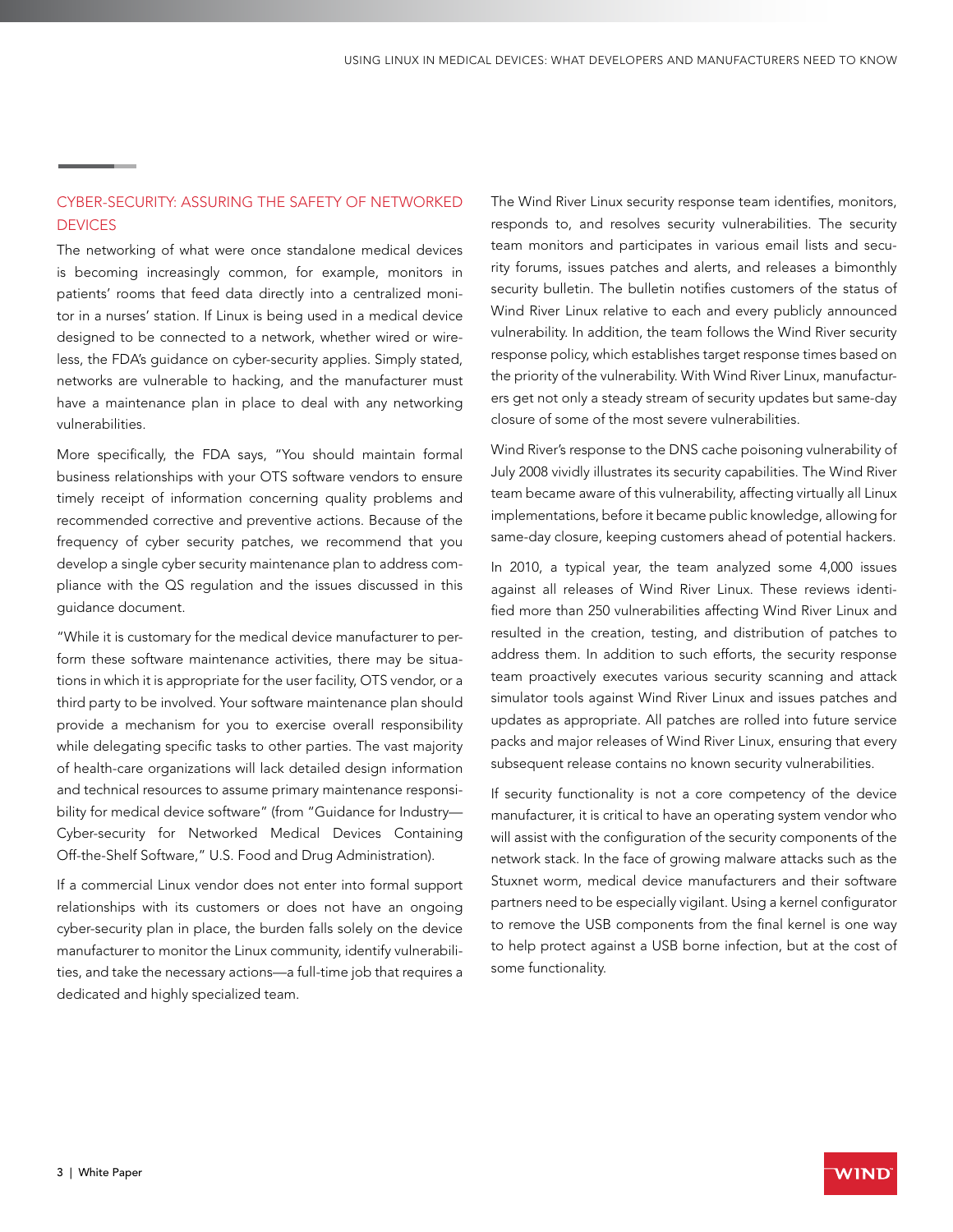#### RAISING THE SECURITY BAR

Device manufacturers have to decide what level of security is appropriate. In devices where prevention of any kind of breach is mission critical, device manufacturers may want the added assurance with respect to security. In response to this need, Wind River has developed another off-the-shelf solution, Wind River Linux Secure. This alternative meets or exceeds common industry definitions of a trusted operating system: Common Criteria certification, mandatory access control, and multilevel security. Different functions of the device, such as access to USB, can then be made accessible to specific users based on their roles, while restricting others to functionality requiring only lower security clearance. Secure cryptography capabilities help ensure the security and confidentiality of patient data. Audit trail functionality creates logs showing when the system has been entered and whether any data has been changed and by whom and isolates affected portions while sustaining uncorrupted functionality.

For a manufacturer to try and add this level of security to an open source or commercial version of Linux would entail a steep investment in time and resources, which is not the most productive use of engineering expertise. As a complete off-the-shelf solution, Wind River Linux Secure can reduce development costs and risks and speed time-to-market.



*Wind River Linux security response process* 

#### SUPPORT FOR IMPLEMENTATION

Along with the regulatory, safety, and security issues, there is the practical matter of building a device that is reliable in performance and successful in meeting the needs of the marketplace. The following are among the issues to consider:

- **Integrity of testing:** Obtaining quality tools to fully test your design is crucial, and being able to show validation artifacts for those tools is also a requirement. Not only must the OTS software be designed according to good principles, but the tools used to evaluate it must themselves be validated to prove that they are reliable. Using a testing system that automatically creates the documentation of the testing performed may deliver a time-to-market advantage over manual systems while reducing the likelihood of human error and giving greater confidence in the results.
- **Open source compliance:** It is essential to comply with the requirements of the GPL and other applicable open source licenses. Wind River performs reviews of the compilation and documentation of the GPL and other licenses that control each major release of Wind River Linux. Wind River examines the source code to identify licensing compliance issues before the product is released. Customers receive thousands of pages of detailed documentation to assist in their own evaluation and review.
- BSP development: Board support packages are essential in implementing embedded operating systems, and Linux is no exception. Few manufacturers are equipped to develop BSPs in-house, and the effort required to create customized BSPs can be extremely costly. Wind River Linux supports four major architectures (ARM, MIPS, PowerPC, and Intel) and has BSPs available to use. In addition, Wind River has an experienced professional services organization that can create a BSP from scratch or extend one by adding middleware or drivers for any needed peripherals. The team will also provide test artifacts and long-term support tied to a specific BSP, which reduces costs.